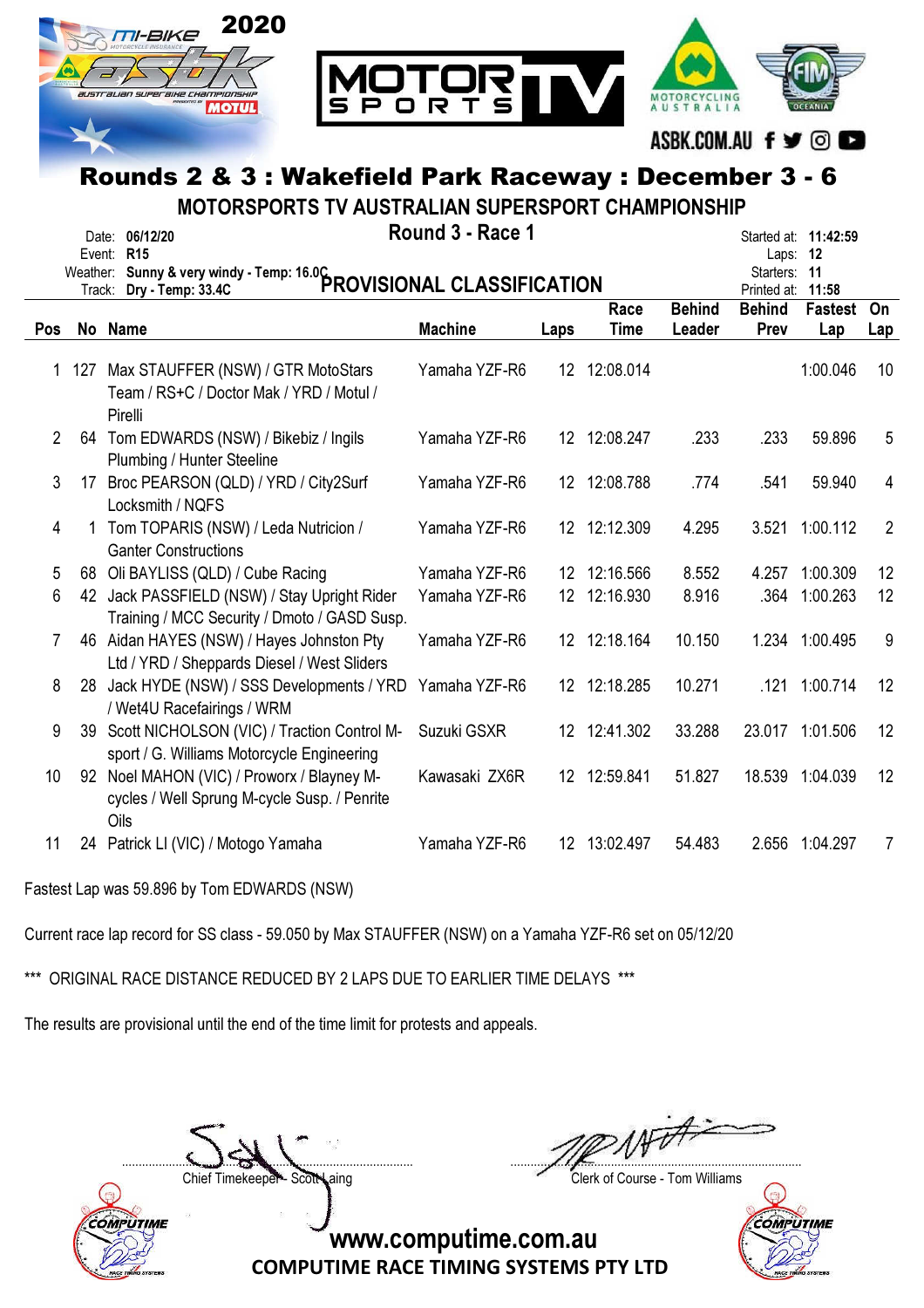

MOTORSPORTS TV AUSTRALIAN SUPERSPORT CHAMPIONSHIP

|    | Event:<br>Track:    | Date: 06/12/20<br><b>R15</b><br>Weather: Sunny & very windy - Temp: 16.0C<br>Dry - Temp: 33.4C |                 |                      | <b>PROVISIONAL LAP TIMES</b>                                                              | Round 3 - Race 1 |                   |                  |      |      |                                                                                  | Started at: 11:42:59<br>Laps: 12<br>Starters: 11<br>Printed at: 11:58 |                   |
|----|---------------------|------------------------------------------------------------------------------------------------|-----------------|----------------------|-------------------------------------------------------------------------------------------|------------------|-------------------|------------------|------|------|----------------------------------------------------------------------------------|-----------------------------------------------------------------------|-------------------|
|    | No Name             |                                                                                                |                 | Lap 1                | Lap <sub>2</sub>                                                                          | Lap3             | Lap <sub>4</sub>  | Lap <sub>5</sub> | Lap6 | Lap7 | Lap 8                                                                            | Lap <sub>9</sub>                                                      | Lap <sub>10</sub> |
|    |                     |                                                                                                |                 |                      |                                                                                           |                  |                   |                  |      |      |                                                                                  |                                                                       |                   |
|    |                     | 1 Tom TOPARIS (NSW)                                                                            | 10 <sup>1</sup> | 1:05.421<br>1:00.647 | 1:00.112<br>1:00.985                                                                      |                  |                   |                  |      |      | 1:00.233 1:00.161 1:01.244 1:00.218 1:00.667 1:00.701 1:01.099 1:00.821          |                                                                       |                   |
|    |                     |                                                                                                |                 |                      |                                                                                           |                  |                   |                  |      |      |                                                                                  |                                                                       |                   |
|    |                     | 17 Broc PEARSON (QLD)                                                                          | 10              | 1:00.891 1:00.123    | 1:06.343 1:00.458                                                                         | 1:00.006         | 59.940            | 59.997           |      |      | 59.976 1:00.384 1:00.294 1:00.334 1:00.042                                       |                                                                       |                   |
|    |                     |                                                                                                |                 | 1:11.195             |                                                                                           |                  |                   |                  |      |      | 1:04.612 1:04.448 1:04.881 1:04.487 1:04.405 1:04.297 1:04.913 1:05.054 1:04.537 |                                                                       |                   |
|    | 24 Patrick LI (VIC) |                                                                                                | 10 <sup>1</sup> | 1:04.388             | 1:05.280                                                                                  |                  |                   |                  |      |      |                                                                                  |                                                                       |                   |
| 28 | Jack HYDE (NSW)     |                                                                                                |                 |                      | 1:06.119 1:01.434 1:00.974 1:01.370 1:00.999 1:01.483 1:01.107 1:00.978 1:00.889 1:01.031 |                  |                   |                  |      |      |                                                                                  |                                                                       |                   |
|    |                     |                                                                                                | 10              |                      | 1:01.187 1:00.714                                                                         |                  |                   |                  |      |      |                                                                                  |                                                                       |                   |
|    |                     | 39 Scott NICHOLSON (VIC)                                                                       |                 |                      | 1:07.816 1:03.088                                                                         |                  |                   |                  |      |      | 1:01.874 1:01.572 1:01.719 1:01.586 1:01.918 1:01.973 1:01.605 1:14.291          |                                                                       |                   |
|    |                     |                                                                                                | 10              | 1:02.354 1:01.506    |                                                                                           |                  |                   |                  |      |      |                                                                                  |                                                                       |                   |
|    |                     | 42 Jack PASSFIELD (NSW)                                                                        |                 | 1:07.159             | 1:00.954                                                                                  |                  |                   |                  |      |      | 1:01.542 1:00.762 1:00.821 1:00.967 1:00.989 1:01.160 1:00.525 1:01.074          |                                                                       |                   |
|    |                     |                                                                                                | 10              | 1:00.714 1:00.263    |                                                                                           |                  |                   |                  |      |      |                                                                                  |                                                                       |                   |
|    |                     | 46 Aidan HAYES (NSW)                                                                           |                 |                      | 1:06.784 1:01.166                                                                         |                  |                   |                  |      |      | 1:00.986 1:00.819 1:00.715 1:00.937 1:01.473 1:01.183 1:00.495 1:01.372          |                                                                       |                   |
|    |                     |                                                                                                | 10 <sup>1</sup> | 1:00.928 1:01.306    |                                                                                           |                  |                   |                  |      |      |                                                                                  |                                                                       |                   |
|    |                     | 64 Tom EDWARDS (NSW)                                                                           |                 | 1:05.863             | 1:00.106                                                                                  |                  | 1:00.115 1:00.114 |                  |      |      | 59.896 1:00.187 1:00.637 1:00.381 1:00.311 1:00.065                              |                                                                       |                   |
|    |                     |                                                                                                | 10              | 1:00.019 1:00.553    |                                                                                           |                  |                   |                  |      |      |                                                                                  |                                                                       |                   |
|    |                     | 68 Oli BAYLISS (QLD)                                                                           |                 | 1:07.759             | 1:00.632                                                                                  |                  |                   |                  |      |      | 1:00.882 1:00.811 1:00.631 1:00.891 1:00.816 1:00.976 1:00.910 1:01.219          |                                                                       |                   |
|    |                     |                                                                                                | 10              | 1:00.730             | 1:00.309                                                                                  |                  |                   |                  |      |      |                                                                                  |                                                                       |                   |
|    | 92 Noel MAHON (VIC) |                                                                                                |                 | 1:10.691             | 1:04.555                                                                                  |                  |                   |                  |      |      | 1:04.903 1:04.315 1:04.106 1:04.352 1:04.959 1:04.450 1:04.686 1:04.326          |                                                                       |                   |
|    |                     |                                                                                                | 10              | 1:04.459 1:04.039    |                                                                                           |                  |                   |                  |      |      |                                                                                  |                                                                       |                   |
|    |                     | 127 Max STAUFFER (NSW)                                                                         |                 | 1:05.085             | 1:00.215                                                                                  |                  |                   |                  |      |      | 1:00.195 1:00.056 1:00.181 1:00.125 1:00.649 1:00.330 1:00.288 1:00.046          |                                                                       |                   |
|    |                     |                                                                                                | 10              | 1:00.169 1:00.675    |                                                                                           |                  |                   |                  |      |      |                                                                                  |                                                                       |                   |

\*\*\* ORIGINAL RACE DISTANCE REDUCED BY 2 LAPS DUE TO EARLIER TIME DELAYS \*\*\*

The results are provisional until the end of the time limit for protests and appeals.



....................................................................................... .......................................................................................

Chief Timekeeper - Scott Laing Clerk of Course - Tom Williams

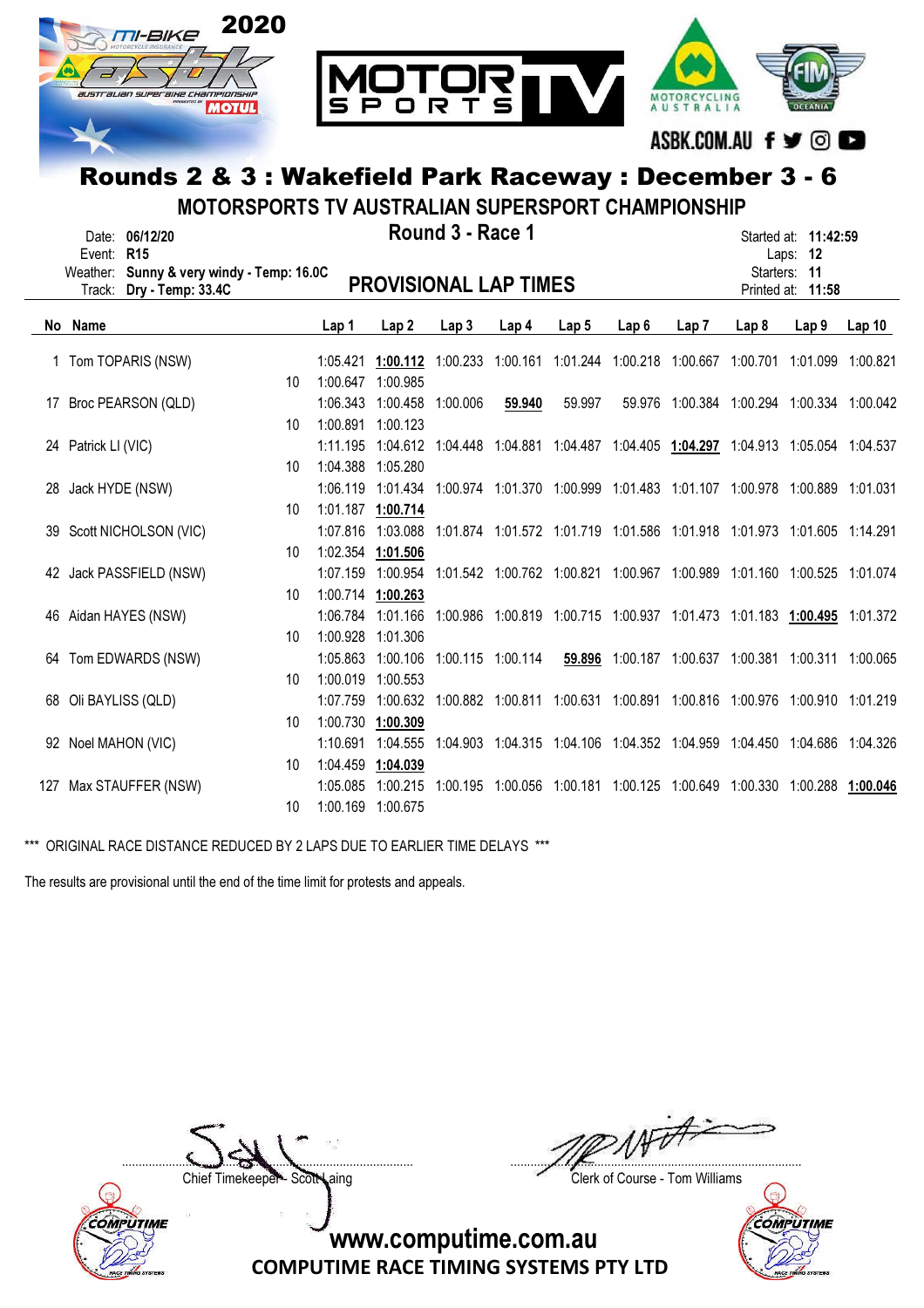

MOTORSPORTS TV AUSTRALIAN SUPERSPORT CHAMPIONSHIP

|                         | Date: 06/12/20<br>Event: R15                                          |         |         |          | Round 3 - Race 1        |                                |         |         | Started at: 11:42:59<br>Laps: 12  |
|-------------------------|-----------------------------------------------------------------------|---------|---------|----------|-------------------------|--------------------------------|---------|---------|-----------------------------------|
|                         | Weather: Sunny & very windy - Temp: 16.0C<br>Track: Dry - Temp: 33.4C |         |         |          | PROVISIONAL SPLIT TIMES |                                |         |         | Starters: 11<br>Printed at: 11:58 |
| Lap                     | Split 1                                                               | Split 2 | Split 3 | Lap Time | Lap                     | Split 1                        | Split 2 | Split 3 | Lap Time                          |
|                         | 1 Tom TOPARIS (NSW) (4th)                                             |         |         |          | 8                       | 17.656                         | 24.660  | 22.597  | 1:04.913                          |
| 1                       | 21.022                                                                | 23.035  | 21.364  | 1:05.421 | 9                       | 17.802                         | 24.603  | 22.649  | 1:05.054                          |
| $\overline{\mathbf{c}}$ | 16.122                                                                | 22.920  | 21.070  | 1:00.112 | 10                      | 17.673                         | 24.477  | 22.387  | 1:04.537                          |
| 3                       | 16.307                                                                | 22.826  | 21.100  | 1:00.233 | 11                      | 17.526                         | 24.270  | 22.592  | 1:04.388                          |
| 4                       | 16.248                                                                | 22.836  | 21.077  | 1:00.161 | 12                      | 17.843                         | 24.613  | 22.824  | 1:05.280                          |
| 5                       | 17.194                                                                | 22.850  | 21.200  | 1:01.244 |                         |                                |         |         |                                   |
| 6                       | 16.161                                                                | 22.990  | 21.067  | 1:00.218 |                         | 28 Jack HYDE (NSW) (8th)       |         |         |                                   |
| 7                       | 16.163                                                                | 23.073  | 21.431  | 1:00.667 | 1                       | 21.376                         | 23.233  | 21.510  | 1:06.119                          |
| 8                       | 16.284                                                                | 23.042  | 21.375  | 1:00.701 | 2                       | 16.706                         | 23.301  | 21.427  | 1:01.434                          |
| 9                       | 16.399                                                                | 23.399  | 21.301  | 1:01.099 | 3                       | 16.393                         | 23.087  | 21.494  | 1:00.974                          |
| 10                      | 16.401                                                                | 23.130  | 21.290  | 1:00.821 | 4                       | 16.304                         | 23.642  | 21.424  | 1:01.370                          |
| 11                      | 16.280                                                                | 23.062  | 21.305  | 1:00.647 | 5                       | 16.607                         | 23.160  | 21.232  | 1:00.999                          |
| 12                      | 16.382                                                                | 23.205  | 21.398  | 1:00.985 | 6                       | 16.469                         | 23.174  | 21.840  | 1:01.483                          |
|                         |                                                                       |         |         |          | $\overline{7}$          | 16.549                         | 23.131  | 21.427  | 1:01.107                          |
|                         | 17 Broc PEARSON (QLD) (3rd)                                           |         |         |          | 8                       | 16.446                         | 23.015  | 21.517  | 1:00.978                          |
|                         | 21.543                                                                | 23.450  | 21.350  | 1:06.343 | 9                       | 16.467                         | 23.039  | 21.383  | 1:00.889                          |
| 2                       | 16.223                                                                | 22.960  | 21.275  | 1:00.458 | 10                      | 16.392                         | 23.303  | 21.336  | 1:01.031                          |
| 3                       | 16.049                                                                | 22.790  | 21.167  | 1:00.006 | 11                      | 16.340                         | 22.922  | 21.925  | 1:01.187                          |
| 4                       | 16.058                                                                | 22.738  | 21.144  | 59.940   | 12                      | 16.302                         | 23.110  | 21.302  | 1:00.714                          |
| 5                       | 16.019                                                                | 22.783  | 21.195  | 59.997   |                         |                                |         |         |                                   |
| 6                       | 16.050                                                                | 22.750  | 21.176  | 59.976   |                         | 39 Scott NICHOLSON (VIC) (9th) |         |         |                                   |
| $\overline{7}$          | 16.030                                                                | 23.020  | 21.334  | 1:00.384 | 1                       | 22.372                         | 23.797  | 21.647  | 1:07.816                          |
| 8                       | 16.262                                                                | 22.777  | 21.255  | 1:00.294 | 2                       | 16.769                         | 24.051  | 22.268  | 1:03.088                          |
| 9                       | 16.276                                                                | 22.886  | 21.172  | 1:00.334 | 3                       | 16.944                         | 23.477  | 21.453  | 1:01.874                          |
| 10                      | 16.181                                                                | 22.794  | 21.067  | 1:00.042 | 4                       | 16.747                         | 23.287  | 21.538  | 1:01.572                          |
| 11                      | 16.126                                                                | 23.063  | 21.702  | 1:00.891 | 5                       | 16.744                         | 23.438  | 21.537  | 1:01.719                          |
| 12                      | 16.203                                                                | 22.771  | 21.149  | 1:00.123 | 6                       | 16.732                         | 23.440  | 21.414  | 1:01.586                          |
|                         |                                                                       |         |         |          | $\overline{7}$          | 16.851                         | 23.445  | 21.622  | 1:01.918                          |
|                         | 24 Patrick LI (VIC) (11th)                                            |         |         |          | 8                       | 16.839                         | 23.487  | 21.647  | 1:01.973                          |
| 1                       | 23.668                                                                | 24.903  | 22.624  | 1:11.195 | 9                       | 16.821                         | 23.324  | 21.460  | 1:01.605                          |
| 2                       | 17.604                                                                | 24.453  | 22.555  | 1:04.612 | 10                      | 16.820                         | 35.509  | 21.962  | 1:14.291                          |
| 3                       | 17.388                                                                | 24.532  | 22.528  | 1:04.448 | 11                      | 17.192                         | 23.494  | 21.668  | 1:02.354                          |
| 4                       | 17.869                                                                | 24.658  | 22.354  | 1:04.881 | 12 <sup>°</sup>         | 16.869                         | 23.200  | 21.437  | 1:01.506                          |
| 5                       | 17.530                                                                | 24.543  | 22.414  | 1:04.487 |                         |                                |         |         |                                   |
| 6                       | 17.390                                                                | 24.432  | 22.583  | 1:04.405 |                         | 42 Jack PASSFIELD (NSW) (6th)  |         |         |                                   |
| $\overline{7}$          | 17.374                                                                | 24.454  | 22.469  | 1:04.297 | 1                       | 22.194                         | 23.434  | 21.531  | 1:07.159                          |



....................................................................................... .......................................................................................

Chief Timekeeper - Scott Laing Chief Timekeeper - Scott Laing

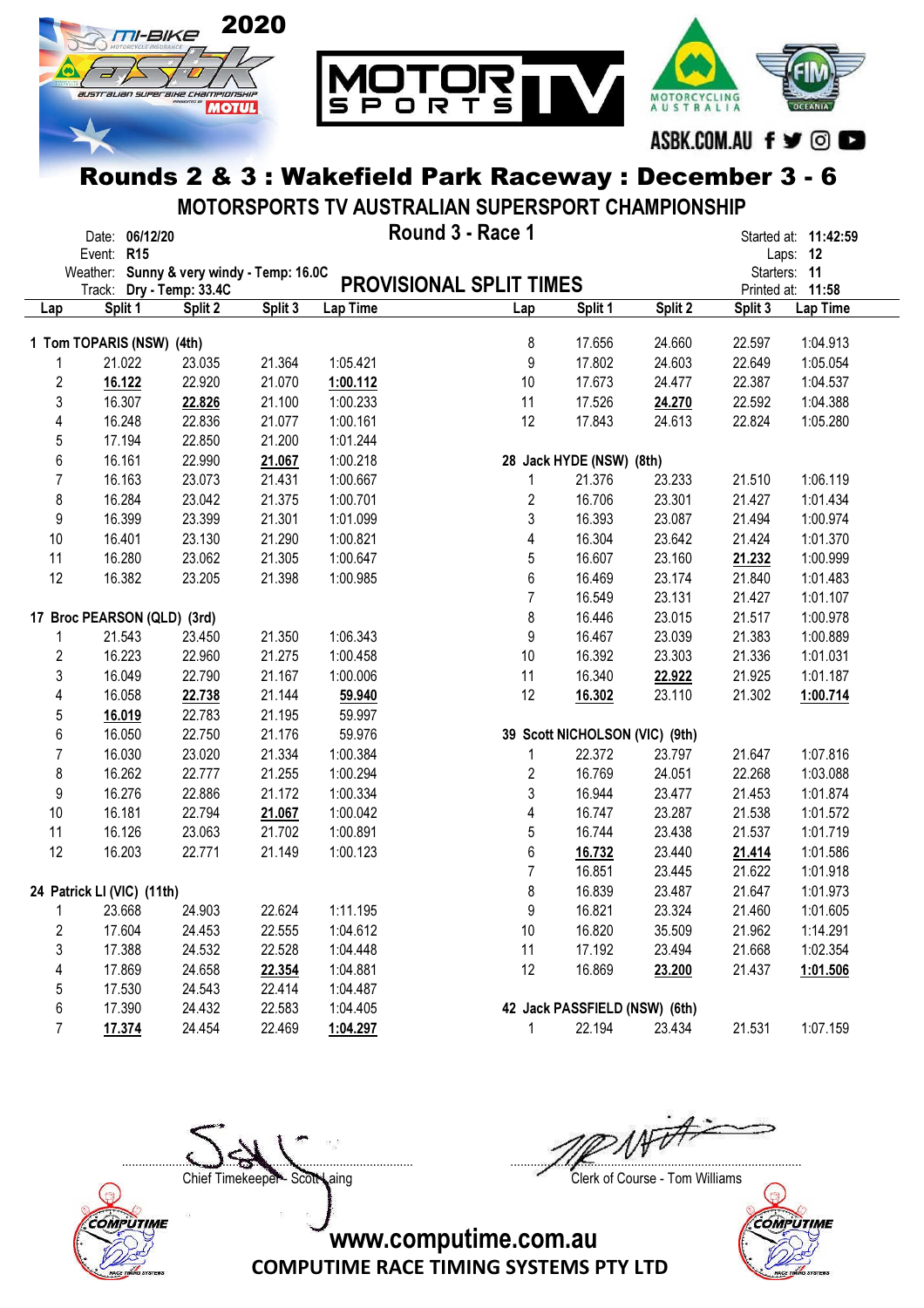

MOTORSPORTS TV AUSTRALIAN SUPERSPORT CHAMPIONSHIP

|                         | Date: 06/12/20<br>Event: R15                                          |         |         |          | Round 3 - Race 1               |                              |         |         | Started at: 11:42:59<br>Laps: 12  |
|-------------------------|-----------------------------------------------------------------------|---------|---------|----------|--------------------------------|------------------------------|---------|---------|-----------------------------------|
|                         | Weather: Sunny & very windy - Temp: 16.0C<br>Track: Dry - Temp: 33.4C |         |         |          | <b>PROVISIONAL SPLIT TIMES</b> |                              |         |         | Starters: 11<br>Printed at: 11:58 |
| Lap                     | Split 1                                                               | Split 2 | Split 3 | Lap Time | Lap                            | Split 1                      | Split 2 | Split 3 | Lap Time                          |
|                         |                                                                       |         |         |          |                                |                              |         |         |                                   |
| $\overline{\mathbf{c}}$ | 16.348                                                                | 23.177  | 21.429  | 1:00.954 | 10                             | 16.127                       | 22.693  | 21.245  | 1:00.065                          |
| 3                       | 16.397                                                                | 23.675  | 21.470  | 1:01.542 | 11                             | 16.010                       | 22.701  | 21.308  | 1:00.019                          |
| 4                       | 16.286                                                                | 23.050  | 21.426  | 1:00.762 | 12                             | 16.036                       | 22.635  | 21.882  | 1:00.553                          |
| 5                       | 16.372                                                                | 23.078  | 21.371  | 1:00.821 |                                |                              |         |         |                                   |
| 6                       | 16.380                                                                | 23.091  | 21.496  | 1:00.967 |                                | 68 Oli BAYLISS (QLD) (5th)   |         |         |                                   |
| $\overline{7}$          | 16.334                                                                | 23.106  | 21.549  | 1:00.989 | 1                              | 22.522                       | 23.816  | 21.421  | 1:07.759                          |
| 8                       | 16.377                                                                | 22.989  | 21.794  | 1:01.160 | 2                              | 16.225                       | 23.066  | 21.341  | 1:00.632                          |
| 9                       | 16.272                                                                | 22.932  | 21.321  | 1:00.525 | 3                              | 16.366                       | 23.178  | 21.338  | 1:00.882                          |
| 10                      | 16.493                                                                | 23.254  | 21.327  | 1:01.074 | 4                              | 16.178                       | 23.225  | 21.408  | 1:00.811                          |
| 11                      | 16.434                                                                | 22.948  | 21.332  | 1:00.714 | 5                              | 16.222                       | 23.073  | 21.336  | 1:00.631                          |
| 12                      | 16.118                                                                | 22.847  | 21.298  | 1:00.263 | 6                              | 16.214                       | 23.287  | 21.390  | 1:00.891                          |
|                         |                                                                       |         |         |          | $\overline{7}$                 | 16.266                       | 23.102  | 21.448  | 1:00.816                          |
|                         | 46 Aidan HAYES (NSW) (7th)                                            |         |         |          | 8                              | 16.207                       | 23.146  | 21.623  | 1:00.976                          |
| 1                       | 21.975                                                                | 23.236  | 21.573  | 1:06.784 | 9                              | 16.324                       | 23.292  | 21.294  | 1:00.910                          |
| 2                       | 16.493                                                                | 23.135  | 21.538  | 1:01.166 | 10                             | 16.730                       | 23.201  | 21.288  | 1:01.219                          |
| 3                       | 16.460                                                                | 23.103  | 21.423  | 1:00.986 | 11                             | 16.245                       | 23.102  | 21.383  | 1:00.730                          |
| 4                       | 16.256                                                                | 22.986  | 21.577  | 1:00.819 | 12                             | 16.158                       | 23.030  | 21.121  | 1:00.309                          |
| 5                       | 16.433                                                                | 22.936  | 21.346  | 1:00.715 |                                |                              |         |         |                                   |
| 6                       | 16.307                                                                | 23.129  | 21.501  | 1:00.937 |                                | 92 Noel MAHON (VIC) (10th)   |         |         |                                   |
| $\overline{7}$          | 16.691                                                                | 23.060  | 21.722  | 1:01.473 | 1                              | 23.543                       | 24.539  | 22.609  | 1:10.691                          |
| 8                       | 16.445                                                                | 22.929  | 21.809  | 1:01.183 | $\boldsymbol{2}$               | 17.673                       | 24.528  | 22.354  | 1:04.555                          |
| 9                       | 16.144                                                                | 22.936  | 21.415  | 1:00.495 | 3                              | 17.591                       | 24.621  | 22.691  | 1:04.903                          |
| 10                      | 16.652                                                                | 23.165  | 21.555  | 1:01.372 | 4                              | 17.708                       | 24.408  | 22.199  | 1:04.315                          |
| 11                      | 16.325                                                                | 22.876  | 21.727  | 1:00.928 | 5                              | 17.555                       | 24.377  | 22.174  | 1:04.106                          |
| 12                      | 16.537                                                                | 23.166  | 21.603  | 1:01.306 | $6\phantom{a}$                 | 17.567                       | 24.361  | 22.424  | 1:04.352                          |
|                         |                                                                       |         |         |          | $\overline{7}$                 | 17.805                       | 24.488  | 22.666  | 1:04.959                          |
|                         | 64 Tom EDWARDS (NSW) (2nd)                                            |         |         |          | 8                              | 17.768                       | 24.269  | 22.413  | 1:04.450                          |
| 1                       | 21.143                                                                | 23.063  | 21.657  | 1:05.863 | 9                              | 17.641                       | 24.500  | 22.545  | 1:04.686                          |
| $\overline{c}$          | 16.144                                                                | 22.714  | 21.248  | 1:00.106 | 10                             | 17.669                       | 24.345  | 22.312  | 1:04.326                          |
| 3                       | 16.072                                                                | 22.759  | 21.284  | 1:00.115 | 11                             | 17.626                       | 24.468  | 22.365  | 1:04.459                          |
| 4                       | 16.145                                                                | 22.741  | 21.228  | 1:00.114 | 12                             | 17.639                       | 24.235  | 22.165  | 1:04.039                          |
| 5                       | 16.144                                                                | 22.540  | 21.212  | 59.896   |                                |                              |         |         |                                   |
| 6                       | 16.157                                                                | 22.606  | 21.424  | 1:00.187 |                                | 127 Max STAUFFER (NSW) (1st) |         |         |                                   |
| 7                       | 16.161                                                                | 23.003  | 21.473  | 1:00.637 | 1                              | 20.852                       | 23.016  | 21.217  | 1:05.085                          |
| 8                       | 16.270                                                                | 22.595  | 21.516  | 1:00.381 | $\boldsymbol{2}$               | 15.998                       | 23.165  | 21.052  | 1:00.215                          |
| 9                       | 16.187                                                                | 22.769  | 21.355  | 1:00.311 | 3                              | 16.213                       | 22.876  | 21.106  | 1:00.195                          |



....................................................................................... .......................................................................................

Chief Timekeeper - Scott Laing Chief Timekeeper - Scott Laing

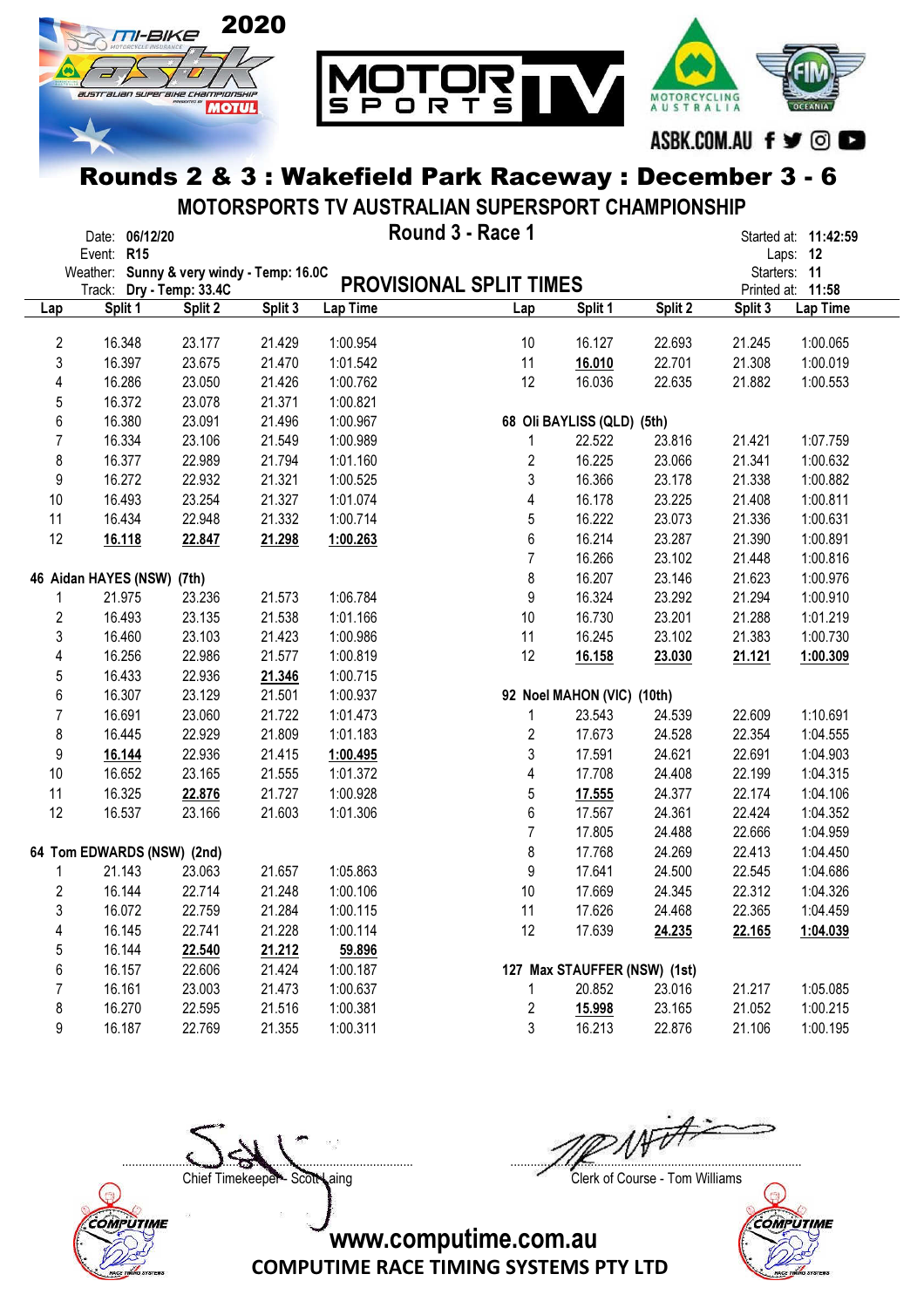

MOTORSPORTS TV AUSTRALIAN SUPERSPORT CHAMPIONSHIP

|        | 06/12/20<br>Date:<br>Event: R15<br>Weather: Sunny & very windy - Temp: 16.0C<br>Track: Dry - Temp: 33.4C |                  |                  | Started at: <b>11:42:59</b><br>- 12<br>Laps:<br>Starters: 11<br>Printed at: 11:58 |          |                  |                  |                  |                      |
|--------|----------------------------------------------------------------------------------------------------------|------------------|------------------|-----------------------------------------------------------------------------------|----------|------------------|------------------|------------------|----------------------|
| Lap    | Split 1                                                                                                  | Split 2          | Split 3          | Lap Time                                                                          | Lap      | Split 1          | Split 2          | Split 3          | Lap Time             |
| 4<br>5 | 16.163<br>16.106                                                                                         | 22.849<br>22.917 | 21.044<br>21.158 | 1:00.056<br>1:00.181                                                              | 10<br>11 | 16.030<br>16.013 | 22.921<br>23.023 | 21.095<br>21.133 | 1:00.046<br>1:00.169 |
| 6      | 16.148                                                                                                   | 22.858           | 21.119           | 1:00.125                                                                          | 12       | 16.104           | 22.863           | 21.708           | 1:00.675             |
|        | 16.172                                                                                                   | 23.038           | 21.439           | 1:00.649                                                                          |          |                  |                  |                  |                      |
| 8<br>9 | 16.116<br>16.112                                                                                         | 22.989<br>22.973 | 21.225<br>21.203 | 1:00.330<br>1:00.288                                                              |          |                  |                  |                  |                      |

\*\*\* ORIGINAL RACE DISTANCE REDUCED BY 2 LAPS DUE TO EARLIER TIME DELAYS \*\*\*

The results are provisional until the end of the time limit for protests and appeals.



....................................................................................... .......................................................................................

Chief Timekeeper - Scott Laing Clerk of Course - Tom Williams

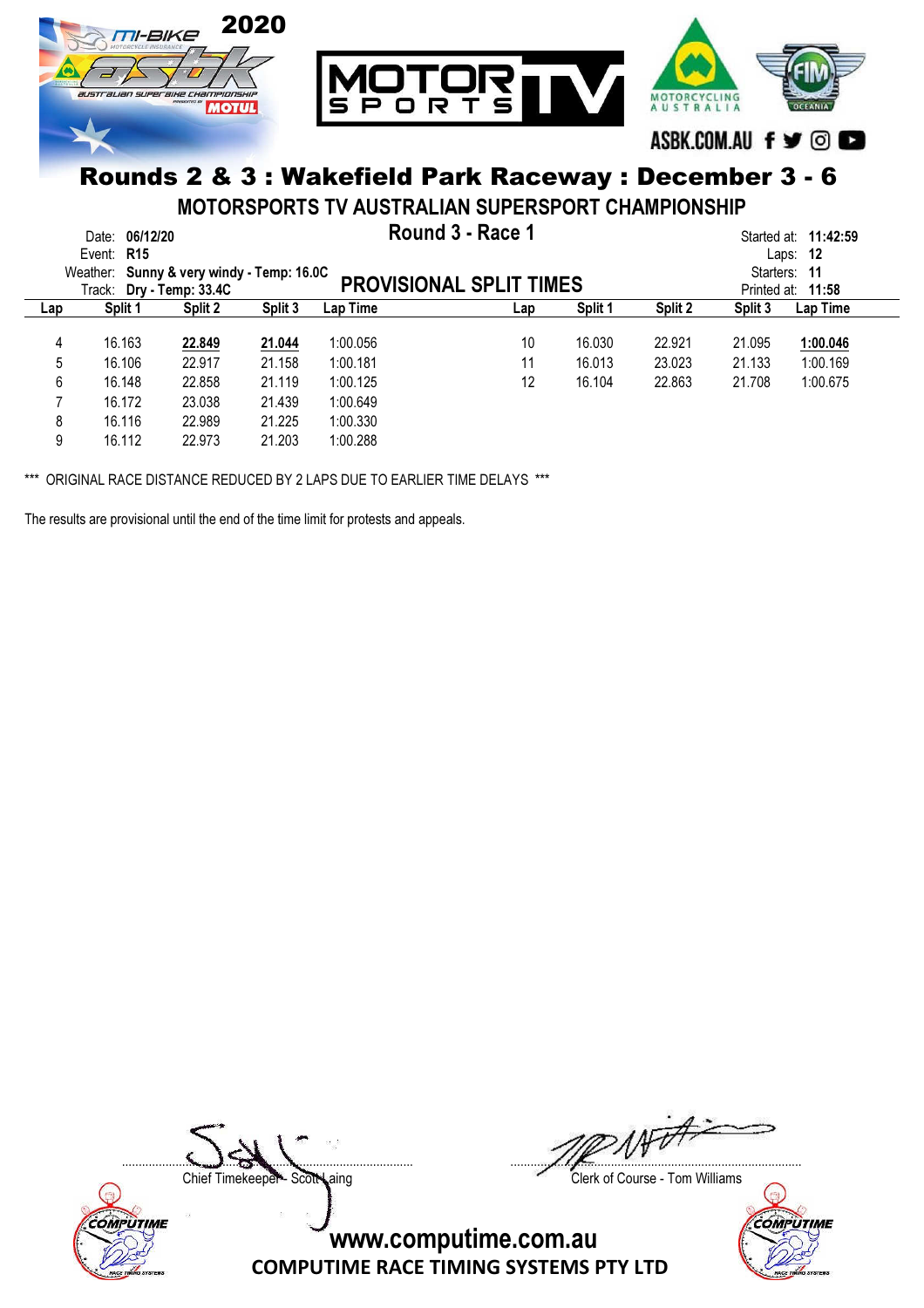

MOTORSPORTS TV AUSTRALIAN SUPERSPORT CHAMPIONSHIP

|     | Date: 06/12/20<br>Event: $R15$ |      |                    | Round 3 - Race 1<br>Weather: Sunny & very windy - Temp: 16.0C<br>Trock: Dr. Jome: 33.4C PROVISIONAL FASTEST LAPS SEQUENCE |                |     |
|-----|--------------------------------|------|--------------------|---------------------------------------------------------------------------------------------------------------------------|----------------|-----|
|     | Race                           |      |                    |                                                                                                                           | <b>Fastest</b> | On  |
| Lap | Pos                            | No l | Name               | <b>Machine</b>                                                                                                            | Lap            | Lap |
|     |                                | 127  | Max STAUFFER (NSW) | Yamaha YZF-R6                                                                                                             | 1:05.085       |     |
| 2   |                                | 127  | Max STAUFFER (NSW) | Yamaha YZF-R6                                                                                                             | 1:00.215       |     |
| 2   |                                |      | Tom TOPARIS (NSW)  | Yamaha YZF-R6                                                                                                             | 1:00.112       |     |
| 2   |                                | 64   | Tom EDWARDS (NSW)  | Yamaha YZF-R6                                                                                                             | 1:00.106       | 2   |
| 3   | 4                              | 17   | Broc PEARSON (QLD) | Yamaha YZF-R6                                                                                                             | 1:00.006       | 3   |
| 4   | 4                              |      | Broc PEARSON (QLD) | Yamaha YZF-R6                                                                                                             | 59.940         | 4   |
| 5   | 2                              | 64   | Tom EDWARDS (NSW)  | Yamaha YZF-R6                                                                                                             | 59.896         | 5   |

\*\*\* ORIGINAL RACE DISTANCE REDUCED BY 2 LAPS DUE TO EARLIER TIME DELAYS \*\*\*

The results are provisional until the end of the time limit for protests and appeals.



....................................................................................... .......................................................................................

Chief Timekeeper - Scott Laing Clerk of Course - Tom Williams

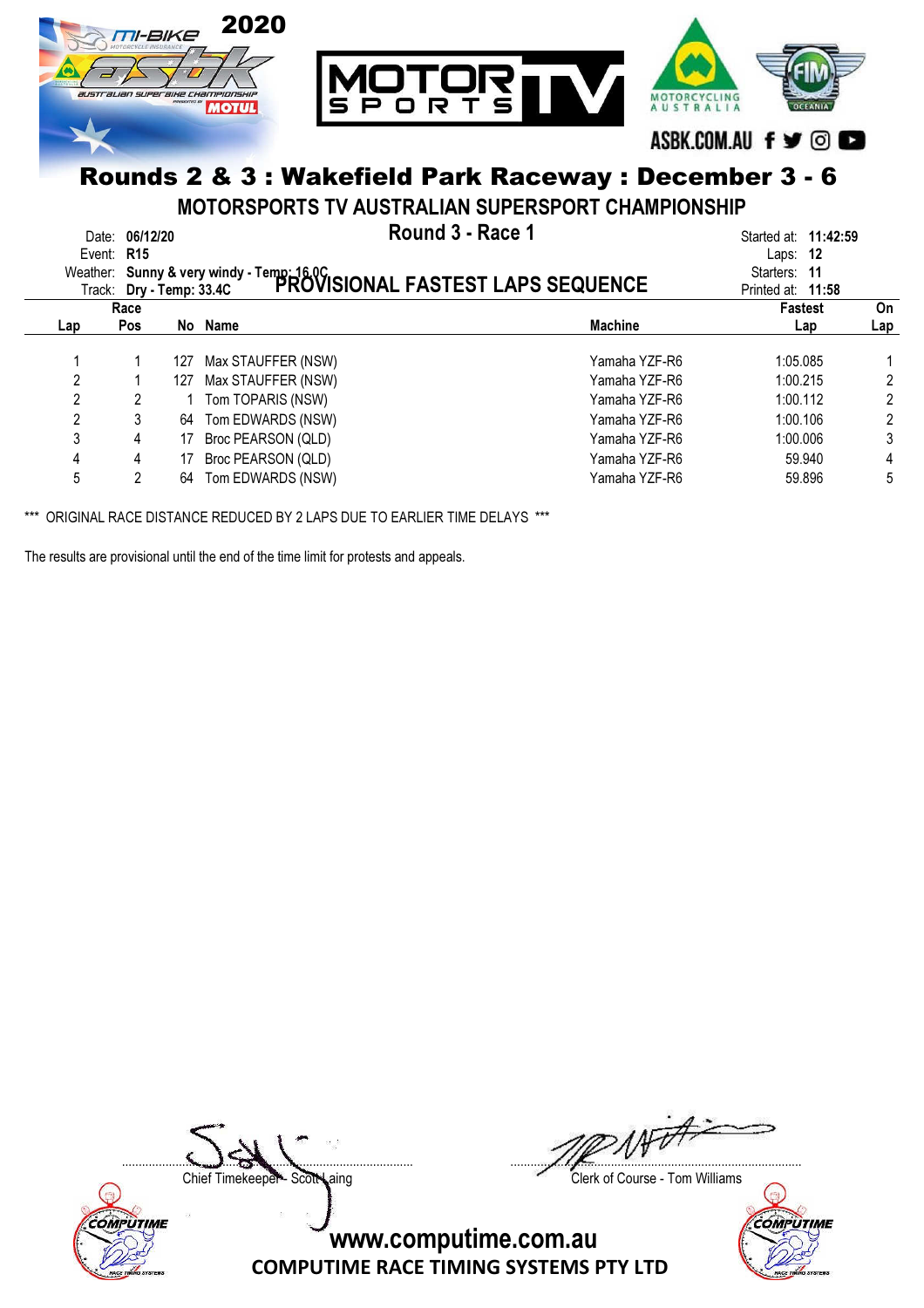

MOTORSPORTS TV AUSTRALIAN SUPERSPORT CHAMPIONSHIP

|     | Date: 06/12/20<br>Event: R15              |                          |     |                  |        |                 | Round 3 - Race 1             |        |     |                  |        |            | Started at: 11:42:59<br>Laps: 12 |               |
|-----|-------------------------------------------|--------------------------|-----|------------------|--------|-----------------|------------------------------|--------|-----|------------------|--------|------------|----------------------------------|---------------|
|     | Weather: Sunny & very windy - Temp: 16.0C |                          |     |                  |        |                 | <b>PROVISIONAL LAP SHEET</b> |        |     |                  |        |            | Starters: 11                     |               |
| No  | Track:<br>Lap Time                        | Dry - Temp: 33.4C<br>Gap | No  | Lap Time         | Gap    | $\overline{No}$ | Lap Time                     | Gap    | No  | Lap Time         | Gap    | ${\sf No}$ | Printed at: 11:58<br>Lap Time    |               |
|     |                                           |                          | 42  | 1:01.542         | 4.160  | $\mathbf{1}$    | 1:00.218                     | 1.532  |     | Lap <sub>9</sub> |        | 39         | 1:02.354                         | Gap<br>32.457 |
|     | Lap 1                                     |                          | 39  | 1:01.874         | 7.283  | 46              | 1:00.937                     | 5.550  | 127 | 1:00.288         |        | 92         | 1:04.459                         | 48.463        |
| 127 | 1:05.085                                  |                          | 92  | 1:04.903         | 14.654 | 68              | 1:00.891                     | 5.749  | 64  | 1:00.311         | .486   | 24         | 1:04.388                         | 49.878        |
| 1   | 1:05.421                                  | .336                     | 24  | 1:04.448         | 14.760 | 42              | 1:00.967                     | 6.348  | 17  | 1:00.334         | .608   |            |                                  |               |
| 64  | 1:05.863                                  | .778                     |     |                  |        | 28              | 1:01.483                     | 6.522  | 1   | 1:01.099         | 2.732  |            | Lap 12                           |               |
| 28  | 1:06.119                                  | 1.034                    |     | Lap 4            |        | 39              | 1:01.586                     | 11.798 | 68  | 1:00.910         | 7.184  | 127        | 1:00.675                         |               |
| 17  | 1:06.343                                  | 1.258                    | 127 | 1:00.056         |        | 92              | 1:04.352                     | 27.065 | 46  | 1:00.495         | 7.434  | 64         | 1:00.553                         | .233          |
| 46  | 1:06.784                                  | 1.699                    | 1   | 1:00.161         | .376   | 24              | 1:04.405                     | 28.171 | 42  | 1:00.525         | 7.755  | 17         | 1:00.123                         | .774          |
| 42  | 1:07.159                                  | 2.074                    | 64  | 1:00.114         | .647   |                 |                              |        | 28  | 1:00.889         | 8.229  | 1          | 1:00.985                         | 4.295         |
| 68  | 1:07.759                                  | 2.674                    | 17  | 59.940           | 1.196  |                 | Lap <sub>7</sub>             |        | 39  | 1:01.605         | 16.027 | 68         | 1:00.309                         | 8.552         |
| 39  | 1:07.816                                  | 2.731                    | 46  | 1:00.819         | 4.204  | 127             | 1:00.649                     |        | 92  | 1:04.686         | 39.893 | 42         | 1:00.263                         | 8.916         |
| 92  | 1:10.691                                  | 5.606                    | 28  | 1:01.370         | 4.346  | 64              | 1:00.637                     | .412   | 24  | 1:05.054         | 41.168 | 46         | 1:01.306                         | 10.150        |
| 24  | 1:11.195                                  | 6.110                    | 68  | 1:00.811         | 4.533  | 17              | 1:00.384                     | .598   |     |                  |        | 28         | 1:00.714                         | 10.271        |
|     |                                           |                          | 42  | 1:00.762         | 4.866  | $\mathbf{1}$    | 1:00.667                     | 1.550  |     | Lap 10           |        | 39         | 1:01.506                         | 33.288        |
|     | Lap <sub>2</sub>                          |                          | 39  | 1:01.572         | 8.799  | 68              | 1:00.816                     | 5.916  | 127 | 1:00.046         |        | 92         | 1:04.039                         | 51.827        |
| 127 | 1:00.215                                  |                          | 92  | 1:04.315         | 18.913 | 46              | 1:01.473                     | 6.374  | 64  | 1:00.065         | .505   | 24         | 1:05.280                         | 54.483        |
| 1   | 1:00.112                                  | .233                     | 24  | 1:04.881         | 19.585 | 42              | 1:00.989                     | 6.688  | 17  | 1:00.042         | .604   |            |                                  |               |
| 64  | 1:00.106                                  | .669                     |     |                  |        | 28              | 1:01.107                     | 6.980  | 1   | 1:00.821         | 3.507  |            |                                  |               |
| 17  | 1:00.458                                  | 1.501                    |     | Lap <sub>5</sub> |        | 39              | 1:01.918                     | 13.067 | 68  | 1:01.219         | 8.357  |            |                                  |               |
| 28  | 1:01.434                                  | 2.253                    | 127 | 1:00.181         |        | 92              | 1:04.959                     | 31.375 | 46  | 1:01.372         | 8.760  |            |                                  |               |
| 46  | 1:01.166                                  | 2.650                    | 64  | 59.896           | .362   | 24              | 1:04.297                     | 31.819 | 42  | 1:01.074         | 8.783  |            |                                  |               |
| 42  | 1:00.954                                  | 2.813                    | 17  | 59.997           | 1.012  |                 |                              |        | 28  | 1:01.031         | 9.214  |            |                                  |               |
| 68  | 1:00.632                                  | 3.091                    | 1   | 1:01.244         | 1.439  |                 | Lap <sub>8</sub>             |        | 39  | 1:14.291         | 30.272 |            |                                  |               |
| 39  | 1:03.088                                  | 5.604                    | 46  | 1:00.715         | 4.738  | 127             | 1:00.330                     |        | 92  | 1:04.326         | 44.173 |            |                                  |               |
| 92  | 1:04.555                                  | 9.946                    | 68  | 1:00.631         | 4.983  | 64              | 1:00.381                     | .463   | 24  | 1:04.537         | 45.659 |            |                                  |               |
| 24  | 1:04.612                                  | 10.507                   | 28  | 1:00.999         | 5.164  | 17              | 1:00.294                     | .562   |     |                  |        |            |                                  |               |
|     |                                           |                          | 42  | 1:00.821         | 5.506  | $\mathbf{1}$    | 1:00.701                     | 1.921  |     | Lap 11           |        |            |                                  |               |
|     | Lap <sub>3</sub>                          |                          | 39  | 1:01.719         | 10.337 | 68              | 1:00.976                     | 6.562  | 127 | 1:00.169         |        |            |                                  |               |
| 127 | 1:00.195                                  |                          | 92  | 1:04.106         | 22.838 | 46              | 1:01.183                     | 7.227  | 64  | 1:00.019         | .355   |            |                                  |               |
| 1   | 1:00.233                                  | .271                     | 24  | 1:04.487         | 23.891 | 42              | 1:01.160                     | 7.518  | 17  | 1:00.891         | 1.326  |            |                                  |               |
| 64  | 1:00.115                                  | .589                     |     |                  |        | 28              | 1:00.978                     | 7.628  | 1   | 1:00.647         | 3.985  |            |                                  |               |
| 17  | 1:00.006                                  | 1.312                    |     | Lap <sub>6</sub> |        | 39              | 1:01.973                     | 14.710 | 68  | 1:00.730         | 8.918  |            |                                  |               |
| 28  | 1:00.974                                  | 3.032                    | 127 | 1:00.125         |        | 92              | 1:04.450                     | 35.495 | 42  | 1:00.714         | 9.328  |            |                                  |               |
| 46  | 1:00.986                                  | 3.441                    | 64  | 1:00.187         | .424   | 24              | 1:04.913                     | 36.402 | 46  | 1:00.928         | 9.519  |            |                                  |               |
| 68  | 1:00.882                                  | 3.778                    | 17  | 59.976           | .863   |                 |                              |        | 28  | 1:01.187         | 10.232 |            |                                  |               |

\*\*\* ORIGINAL RACE DISTANCE REDUCED BY 2 LAPS DUE TO EARLIER TIME DELAYS \*\*\*

The results are provisional until the end of the time limit for protests and appeals.



Chief Timekeeper - Scott Laing Clerk of Course - Tom Williams



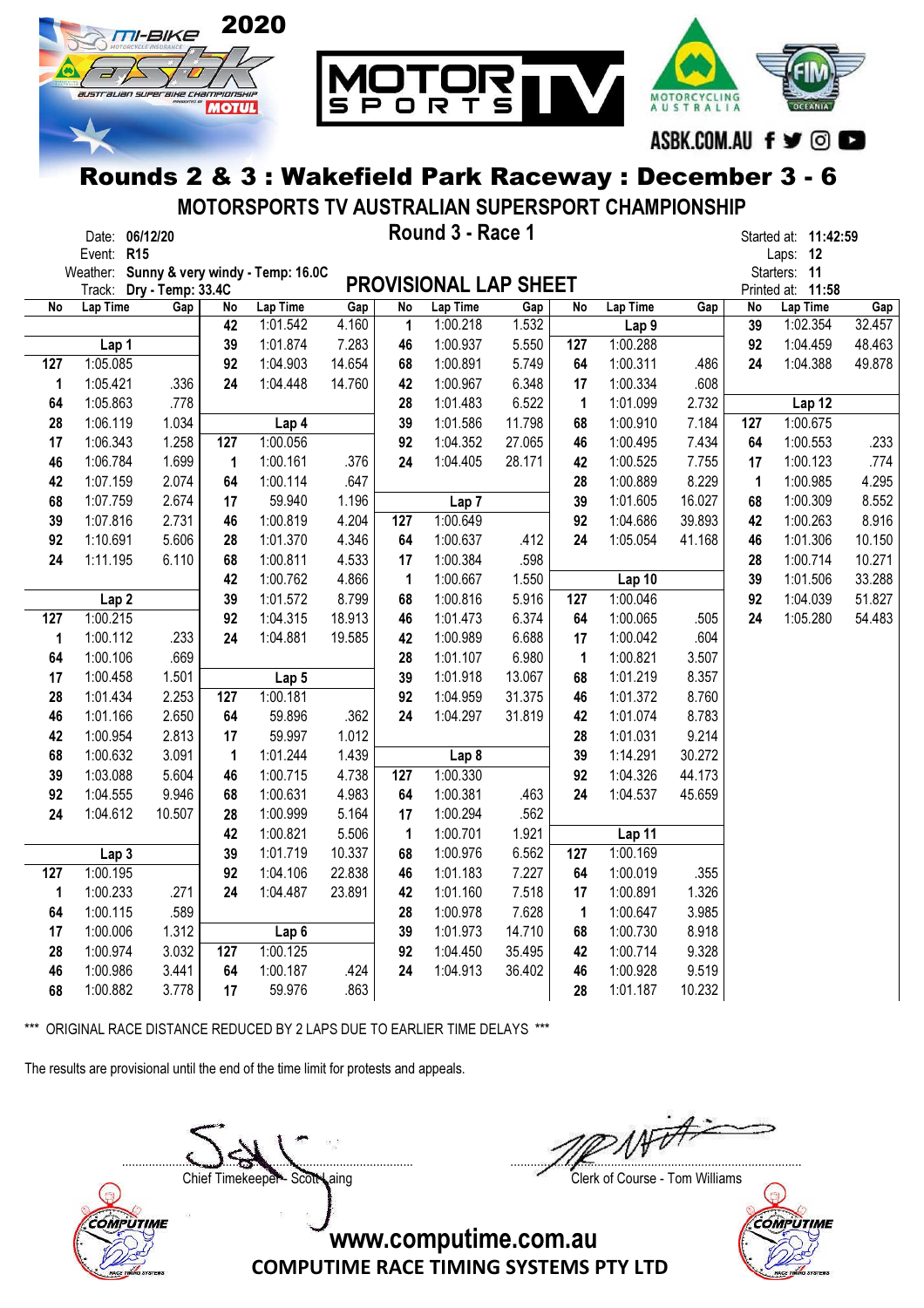

MOTORSPORTS TV AUSTRALIAN SUPERSPORT CHAMPIONSHIP

| Date:<br>Event:<br>Weather:<br>Track: | 06/12/20<br>R <sub>15</sub><br>Sunny & very windy - Temp: 16.0C<br>Dry - Temp: 33.4C |        |             |        | Round 3 - Race 1<br><b>PROVISIONAL LAP CHART</b> |        |     |            |            |     | Started at: 11:42:59<br>12<br>Laps:<br>Starters:<br>-11<br>Printed at:<br>11:58 |     |     |                     |
|---------------------------------------|--------------------------------------------------------------------------------------|--------|-------------|--------|--------------------------------------------------|--------|-----|------------|------------|-----|---------------------------------------------------------------------------------|-----|-----|---------------------|
| <b>Name</b>                           | Grid                                                                                 |        | $\mathbf 2$ | 3      | 4                                                | 5      | 6   |            | 8          | 9   | 10                                                                              | 11  | 12  | <b>Name</b>         |
| <b>T. TOPARIS</b>                     |                                                                                      | $\sim$ | - - -       | $\sim$ | ໍດິ                                              | $\sim$ | 107 | $\sqrt{2}$ | $\sqrt{2}$ | 107 | $\sqrt{2}$                                                                      | 107 | 127 | <b>M. STAUFFER</b>  |
| <b>M. STAUFFER</b>                    | 127                                                                                  |        |             |        |                                                  | 64     | 64  | 64         | 64         | 64  | 64                                                                              | 64  | 64  | <b>T. EDWARDS</b>   |
| J. HYDE                               | 28                                                                                   | 64     | 64          | 64     | 64                                               |        |     |            |            |     |                                                                                 |     | 17  | <b>B. PEARSON</b>   |
| <b>B. PEARSON</b>                     | 17                                                                                   | 28     |             |        |                                                  |        |     |            |            |     |                                                                                 |     |     | <b>T. TOPARIS</b>   |
| T. EDWARDS                            | 64                                                                                   |        | 28          | 28     | 46                                               | 46     | 46  | 68         | 68         | 68  | 68                                                                              | 68  | 68  | O. BAYLISS          |
| J. PASSFIELD                          | 42                                                                                   | 46     | 46          | 46     | 28                                               | 68     | 68  | 46         | 46         | 46  | 46                                                                              | 42  | 42  | <b>J. PASSFIELD</b> |
| A. HAYES                              | 46                                                                                   | 42     | 42          | 68     | 68                                               | 28     | 42  | 42         | 42         | 42  | 42                                                                              | 46  | 46  | A. HAYES            |
| S. NICHOLSON                          | 39                                                                                   | 68     | 68          | 42     | 42                                               | 42     | 28  | 28         | 28         | 28  | 28                                                                              | 28  | 28  | J. HYDE             |
| O. BAYLISS                            | 68                                                                                   | 39     | 39          | 39     | 39                                               | 39     | 39  | 39         | 39         | 39  | 39                                                                              | 39  | 39  | S. NICHOLSON        |
| N. MAHON                              | 92                                                                                   | 92     | 92          | -92    | -92                                              | 92     | -92 | -92        | 92         | 92  | 92                                                                              | 92  | 92  | N. MAHON            |
| P. LI                                 |                                                                                      | 94     | 94          |        |                                                  |        | 94  |            | 94         | 94  | 94                                                                              | 94  | 24  | P. LI               |

\*\*\* ORIGINAL RACE DISTANCE REDUCED BY 2 LAPS DUE TO EARLIER TIME DELAYS \*\*\*

The results are provisional until the end of the time limit for protests and appeals.



....................................................................................... .......................................................................................

Chief Timekeeper - Scott Laing Clerk of Course - Tom Williams

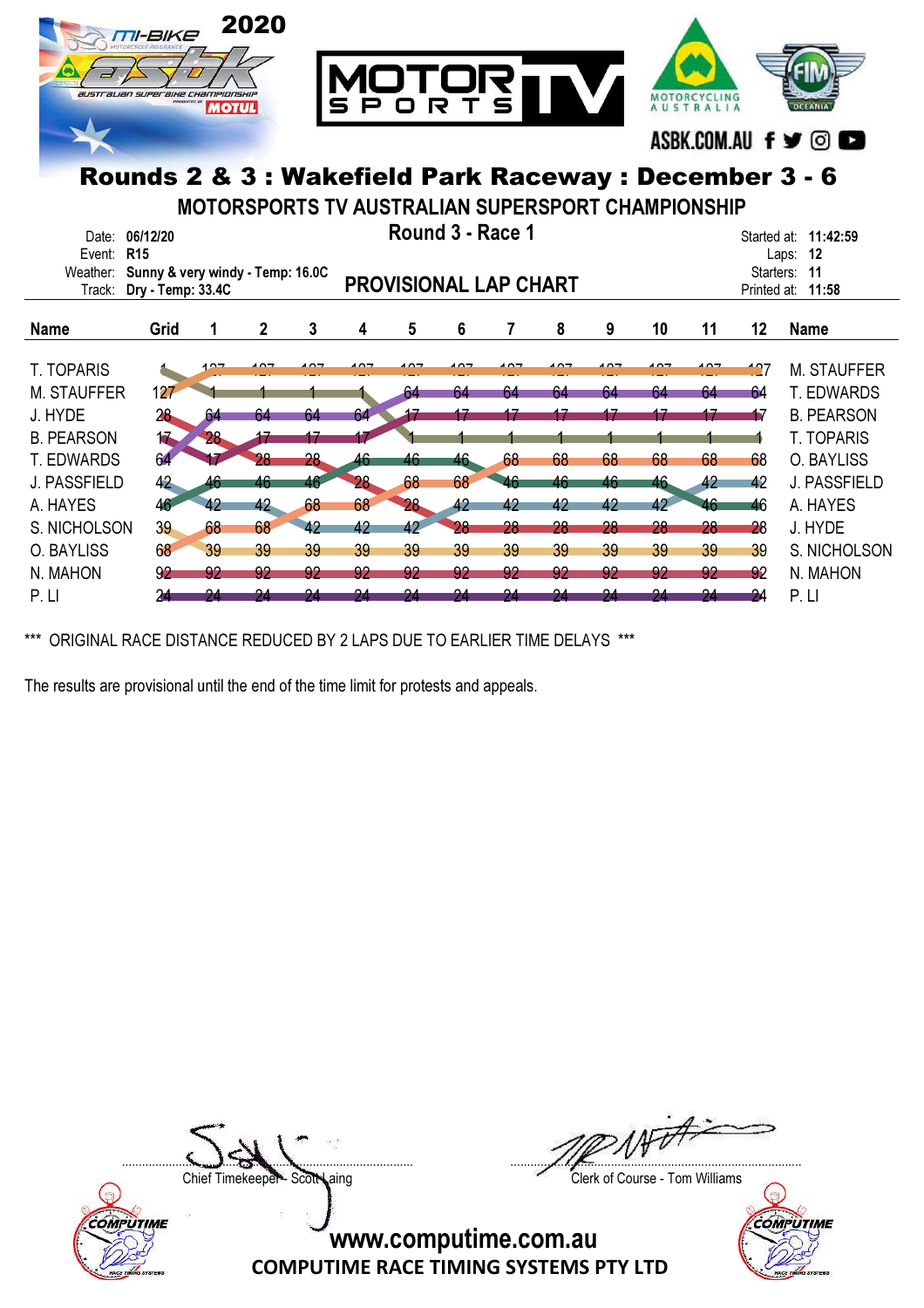

MOTORSPORTS TV AUSTRALIAN SUPERSPORT CHAMPIONSHIP

|            | Date:             | 06/12/20                 | Round 3 - Race 1                                                                   |             | Started at: <b>11:42:59</b> |        |                     |                 |          |
|------------|-------------------|--------------------------|------------------------------------------------------------------------------------|-------------|-----------------------------|--------|---------------------|-----------------|----------|
|            | Event:            | <b>R15</b>               |                                                                                    |             |                             |        |                     | 12<br>Laps:     |          |
|            | Weather:          |                          | Sunny & very windy - Temp: 16.0C<br>Dec Tamps 22.4C PROVISIONAL BEST PARTIAL TIMES |             |                             |        |                     | Starters:<br>11 |          |
|            |                   | Track: Dry - Temp: 33.4C |                                                                                    | Printed at: | 11:58                       |        |                     |                 |          |
|            | Split 1           |                          | Split 2                                                                            |             | Split 3                     |        | <b>LAP</b>          |                 |          |
| <b>Pos</b> | <b>Name</b>       | Time                     | Name                                                                               | Time        | <b>Name</b>                 | Time   | Name                | Ideal           | Fastest  |
|            | M. STAUFFER       | 15.998                   | T. EDWARDS                                                                         | 22.540      | M. STAUFFER                 | 21.044 | <b>T. EDWARDS</b>   | 59.762          | 59.896   |
|            |                   |                          |                                                                                    |             |                             |        |                     |                 |          |
|            | T. EDWARDS        | 16.010                   | <b>B. PEARSON</b>                                                                  | 22.738      | <b>B. PEARSON</b>           | 21.067 | <b>B. PEARSON</b>   | 59.824          | 59.940   |
| 3.         | <b>B. PEARSON</b> | 16.019                   | T. TOPARIS                                                                         | 22.826      | T. TOPARIS                  | 21.067 | <b>M. STAUFFER</b>  | 59.891          | 1:00.046 |
|            | J. PASSFIELD      | 16.118                   | J. PASSFIELD                                                                       | 22.847      | O. BAYLISS                  | 21.121 | <b>T. TOPARIS</b>   | 1:00.015        | 1:00.112 |
| 5.         | T. TOPARIS        | 16.122                   | M. STAUFFER                                                                        | 22.849      | T. EDWARDS                  | 21.212 | <b>J. PASSFIELD</b> | 1:00.263        | 1:00.263 |
| 6.         | A. HAYES          | 16.144                   | A. HAYES                                                                           | 22.876      | J. HYDE                     | 21.232 | <b>O. BAYLISS</b>   | 1:00.309        | 1:00.309 |
|            | 7 O. BAYLISS      | 16.158                   | J. HYDE                                                                            | 22.922      | J. PASSFIELD                | 21.298 | A. HAYES            | 1:00.366        | 1:00.495 |
| 8          | J. HYDE           | 16.302                   | O. BAYLISS                                                                         | 23.030      | A. HAYES                    | 21.346 | J. HYDE             | 1:00.456        | 1:00.714 |
|            | S. NICHOLSON      | 16.732                   | S. NICHOLSON                                                                       | 23.200      | S. NICHOLSON                | 21.414 | <b>S. NICHOLSO</b>  | 1:01.346        | 1:01.506 |
| 10         | P.                | 17.374                   | N. MAHON                                                                           | 24.235      | N. MAHON                    | 22.165 | N. MAHON            | 1:03.955        | 1:04.039 |
| 11         | N. MAHON          | 17.555                   | P.L                                                                                | 24.270      | P.                          | 22.354 | P.LI                | 1:03.998        | 1:04.297 |

\*\*\* ORIGINAL RACE DISTANCE REDUCED BY 2 LAPS DUE TO EARLIER TIME DELAYS \*\*\*

The results are provisional until the end of the time limit for protests and appeals.



....................................................................................... .......................................................................................

Chief Timekeeper - Scott Laing Clerk of Course - Tom Williams

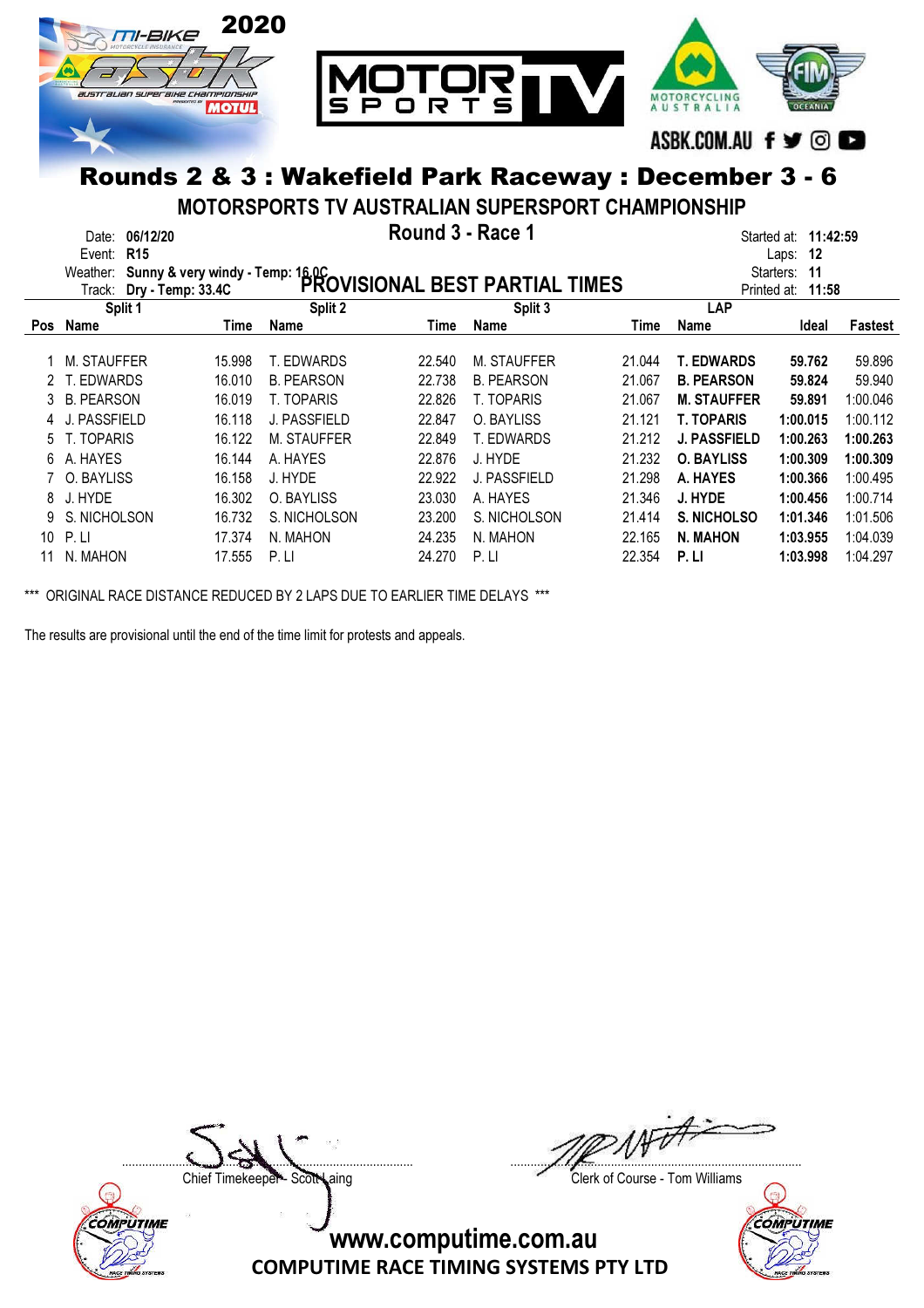

MOTORSPORTS TV AUSTRALIAN SUPERSPORT CHAMPIONSHIP PROVISIONAL PROGRESSIVE CHAMPIONSHIP POINTS

| Pos            | No  | <u> AUSTRALIAN SUPERSPORT CHAMPIONSHIP - ROUND 3</u><br>Name | Rnd 1<br><b>WSBK</b> | Rnd 2<br>Wfld | Rnd 3<br>Pole | Rnd 3<br>Race 1 | Total          |
|----------------|-----|--------------------------------------------------------------|----------------------|---------------|---------------|-----------------|----------------|
| 1              | -1  | Tom TOPARIS                                                  | 65                   | 51            | 1             | 17              | 134            |
| $\overline{2}$ | 68  | Oli BAYLISS                                                  | 71                   | 34            |               | 16              | 121            |
| 3              | 127 | Max STAUFFER                                                 | 47                   | 36            |               | 25              | 108            |
| 4              | 64  | Tom EDWARDS                                                  | 49                   | 32            |               | 20              | 101            |
| 5              | 17  | <b>Broc PEARSON</b>                                          | 37                   | 40            |               | 18              | 95             |
| 6              | 28  | Jack HYDE                                                    | 46                   | 14            |               | 13              | 73             |
| 7              | 46  | Aidan HAYES                                                  | 31                   | 27            |               | 14              | 72             |
| 8              | 42  | Jack PASSFIELD                                               | 34                   | 12            |               | 15              | 61             |
| 9              | 27  | Nic LIMINTON                                                 | 50                   |               |               |                 | 50             |
| 10             | 39  | Scott NICHOLSON                                              |                      | 29            |               | 12              | 41             |
| 11             | 92  | Noel MAHON                                                   |                      | 26            |               | 11              | 37             |
| 12             | 29  | Ted COLLINS                                                  | 37                   |               |               |                 | 37             |
| 13             | 86  | Dallas SKEER                                                 | 29                   |               |               |                 | 29             |
| 14             | 85  | Ty LYNCH                                                     | 27                   |               |               |                 | 27             |
| 15             | 61  | Rhys BELLING                                                 | 26                   |               |               |                 | 26             |
| 16             | 96  | Luke MITCHELL                                                | 22                   |               |               |                 | 22             |
| 17             | 52  | Ryan TAYLOR                                                  | 21                   |               |               |                 | 21             |
| 18             | 82  | Chris QUINN                                                  | 17                   |               |               |                 | 17             |
| 19             | 24  | Patrick LI                                                   | 4                    |               |               | 10              | 14             |
| 20             | 25  | <b>Brodie MALOUF</b>                                         | 10                   |               |               |                 | 10             |
| 21             | 71  | Darren McGRATH                                               | 10                   |               |               |                 | 10             |
| 22             | 58  | Mitch KUHNE                                                  | 9                    |               |               |                 | 9              |
| 23             | 555 | Andrew EDSER                                                 | 5                    |               |               |                 | 5              |
| 24             | 30  | Stephany KAPILAWI-JAMES                                      | $\sqrt{2}$           |               |               |                 | $\overline{c}$ |



....................................................................................... .......................................................................................

Chief Timekeeper - Scott Laing Clerk of Course - Tom Williams